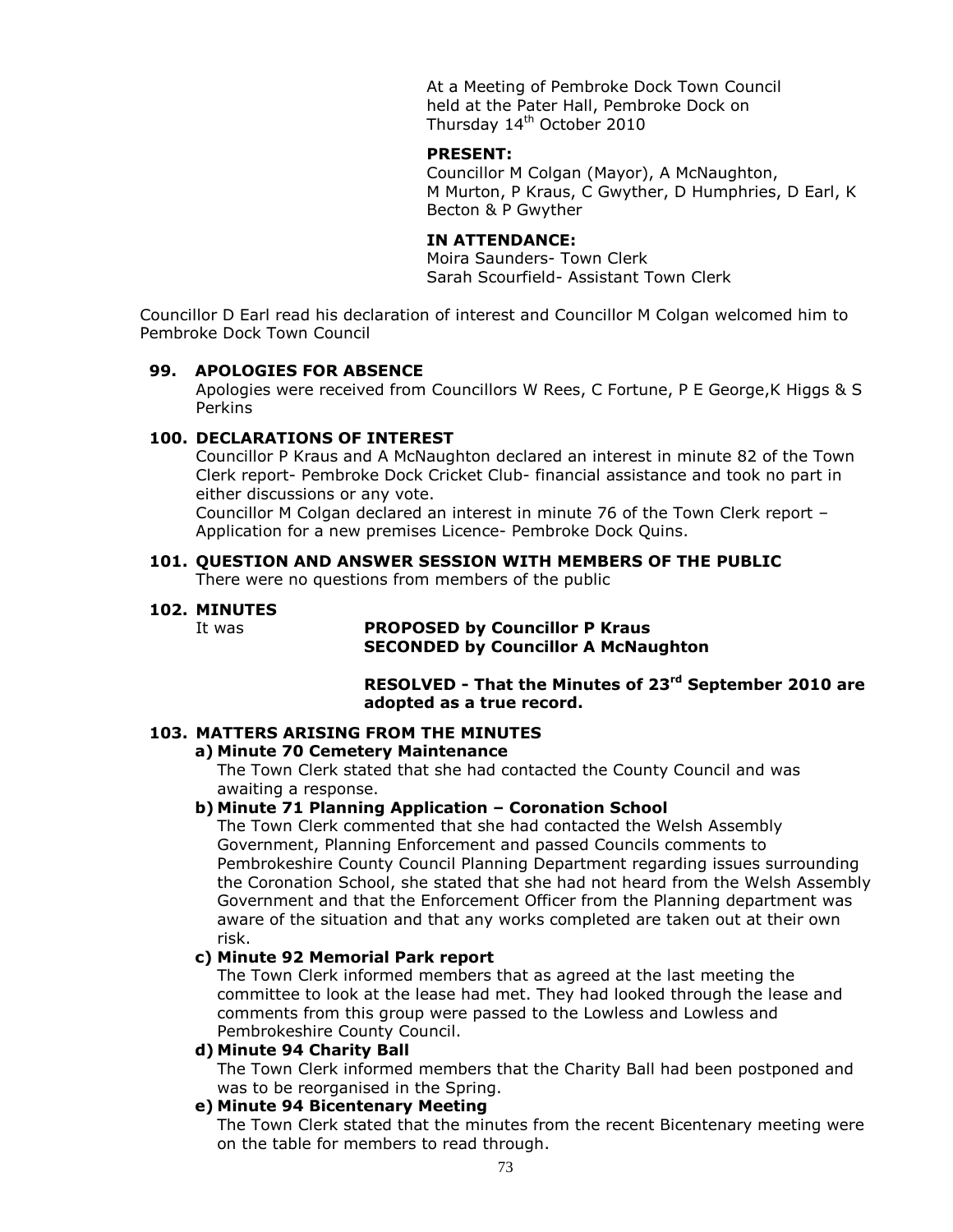#### **104. REPORT OF THE TOWN CLERK**

#### **74. RAF Chivenor Search and Rescue**

The Town Clerk informed members that she had received an email from Councillor Sean Asprey of Porthcawl Town Council expressing his concerns with regard to the intention of the Ministry of Defence reducing the operating hours of the Search and Rescue helicopter from 24 hours to 12 hours. As a result of members from Devon, Cornwall and Somerset have been campaigning against this and as a result the Ministry of Defence have agreed to a review. The alternative to a helicopter from RAF Chivenor would be RAF Culdrose based in the southern tip of Cornwall or RAF Valley in Anglesey, both would add a great deal more time to the rescue.

### **There is to be a one-off protest to be held in the Rest Bay car park in Porthcawl on Sunday 31st October at 3 pm in support of keeping RAF Chivenor operational for 24 hours**.

Members agreed for a letter of support to be sent.

#### **75. Workshop for Woodlands for Wales**

The Town Clerk informed members that the Forestry Commission are running a workshop to be held on  $8<sup>th</sup>$  December 2010 from 10.00am to 3pm at the Gateway Centre Shrewsbury.

The Town Clerk stated that the intention of this workshop is to discuss the consultation that had been launched by the Welsh Assembly Government on proposals for ' A living Wales – a new framework for our environment, our countryside and our seas'.

### **[http://wales.gov.uk/consultations/environmentandcountryside/eshlivingwa](http://wales.gov.uk/consultations/environmentandcountryside/eshlivingwalescons/?lang=en) [lescons/?lang=en](http://wales.gov.uk/consultations/environmentandcountryside/eshlivingwalescons/?lang=en)**

#### **76. Application for a new Premises Licence-Pembroke Dock Quins**

The Town Clerk informed members that she had included in their papers as Appendix B the application made by the Pembroke Dock Quins. There were no comments from members.

#### **77. Pembrokeshire Coast National Park Development Plan Adoption**

The Town Clerk stated that the Pembrokeshire Coast National Park Local Development Plan was adopted by the National Park Authority on 29<sup>th</sup> September 2010.

The adopted Local Development Plan consists of:

- A written Statement containing strategy, policy and site allocations
- Appendices 1-4 which provide background information about the proposals in the Plan
- A Proposals Map showing allocated and designated sites

She informed members that copies of the Plan and its relevant documents are available electronically from the Park's website and through the main libraries. Paper copies can be viewed at the National Park Headquarters in Llanion Park.

### **78. Lowless Commercial**

The Town Clerk stated that she had received a letter from the solicitors explaining that they have made changes to the way the company operates. The changes affect the Town Council in as much as Ms Lucy Griffiths will no longer be working with us on the Village Green application but Mr Luke Smith will be.

#### **79. Argyle Medical Group**

The Town Clerk recently wrote to the Argyle Medical Group congratulating the surgery on its success on improving the way it operates. She commented that she had received a letter from the practice manager thanking the Council for the letter. They realise that there is still work to do but feel that with the co-operation of the patients they can continue to provide a good service.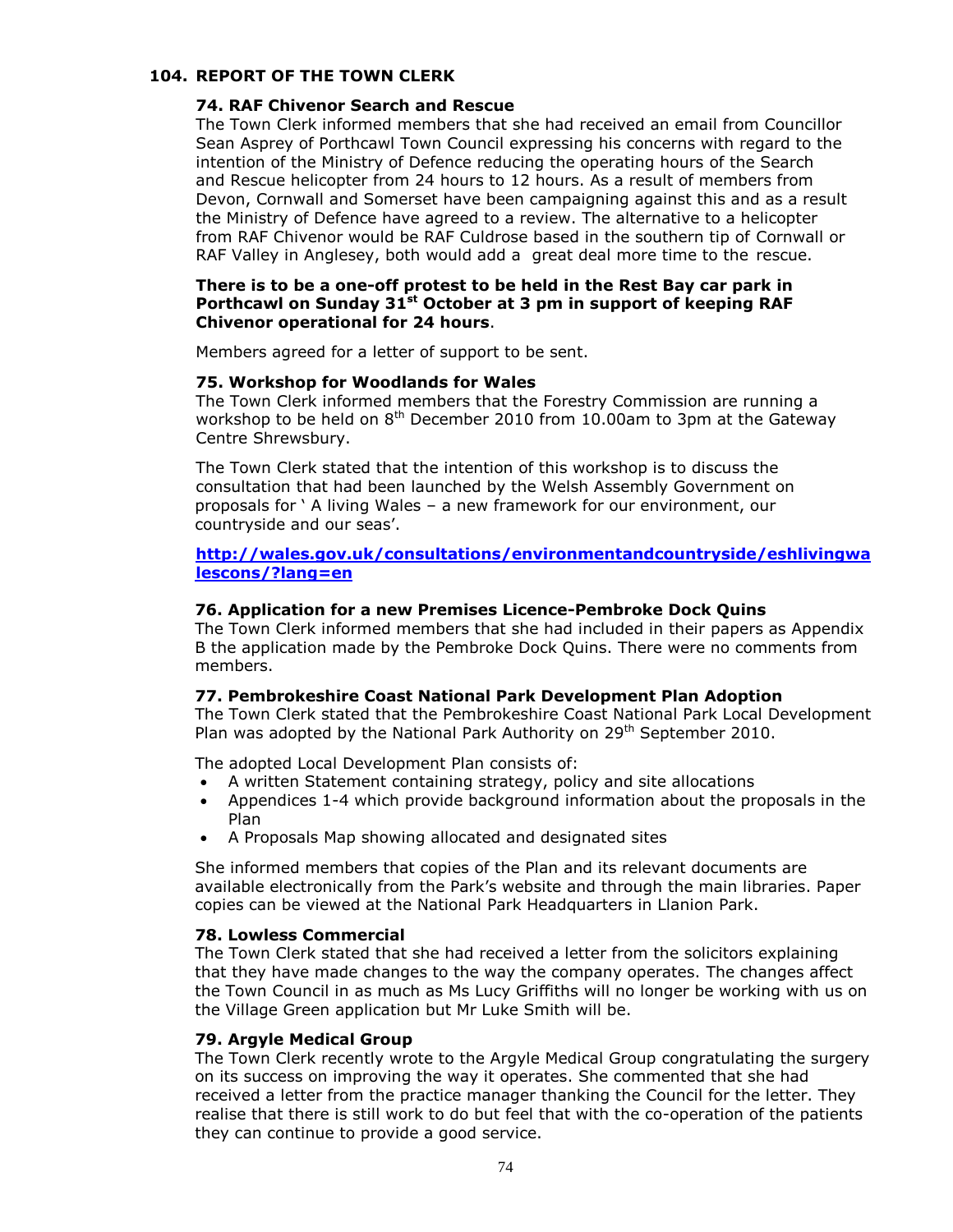## **80. CCTV – Pembroke Dock Town Council Contributions**

Recently the Town Clerk was asked by Council to approach the Police to determine what our contribution is spent on, how effective the cameras are in solving crime and deterring crime. She commented that she had a response from Sgt Lesley Buckle on the operation of the cameras. The finance questions will be answered by another officer.

The cameras are all publicly placed so do act as a deterrent; this has been particularly effective on Albion Square. The cameras are monitored by volunteers mostly on Friday and Saturday evenings and during the week days (10.0am to 6.00pm) the cameras are monitored in the front office of the station by the public enquiry officer.

Members questioned if Sgt Lesley Buckle could be invited to a Town Council meeting to answer Councillors questions.

## **81. Unregistered footpath between Treowen Road and Bufferland Terrace.**

The Town Clerk stated that she had been approached by Matt Cloud, the Definitive Map Officer from the County Council with regard to moving an electricity pole and surfacing the path. He has now been contacted by the solicitor acting for the landowners and states that they may be prepared to pay a contribution towards the work on the path. The approximate cost of this work is £10,000.

She stated that Mr Cloud was asking that as Mr Ian Jones had suggested previously that the Town Council may be prepared to pay a proportion of the costs (he suggested 33%) Would members be prepared to pay towards this work. Mr Cloud is suggesting that the landowners pay 50%, PCC pay 25% and the Town Council Pay 25%. After Discussion

#### It was **PROPOSED by Councillor K Becton SECONDED by Councillor P Gwyther**

**RESOLVED - That this should not be included in the Budget for 2011/2012, and the Town Clerk would gather more information on costings.**

### **82. Pembroke Dock Cricket Club- Financial assistance**

The Town Clerk informed members that the Cricket Club have asked the Town Council for financial assistance towards the cost of coaching courses or replacement strimmers. She stated that the objectives of the Club are to provide and maintain fro the members, facilities for the playing of cricket in Pembroke Dock. To ensure a duty of care to all members of Pembroke Dock Cricket Club by adopting and implementing the ECB Safe Hands – Welfare of young people in cricket policy.

Coaching courses cost between £250-£400 per person. Strimmers cost between £150-£300.

It was stated that funding for coaching is provided from Pembrokeshire Sports Council and Pembroke Dock Cricket club should approach them.

#### It was **PROPOSED by Councillor K Becton SECONDED by Councillor C Gwyther**

**RESOLVED - That the Town council agree to pay £150 grant to Pembroke Dock Cricket Club for the purchase of a strimmer.**

#### **83. National Eisteddfod- request for financial contribution**

The Town Clerk informed members that this organisation was asking for financial support towards the staging of the Eisteddfod. Members agreed this is out of the area of Pembroke Dock.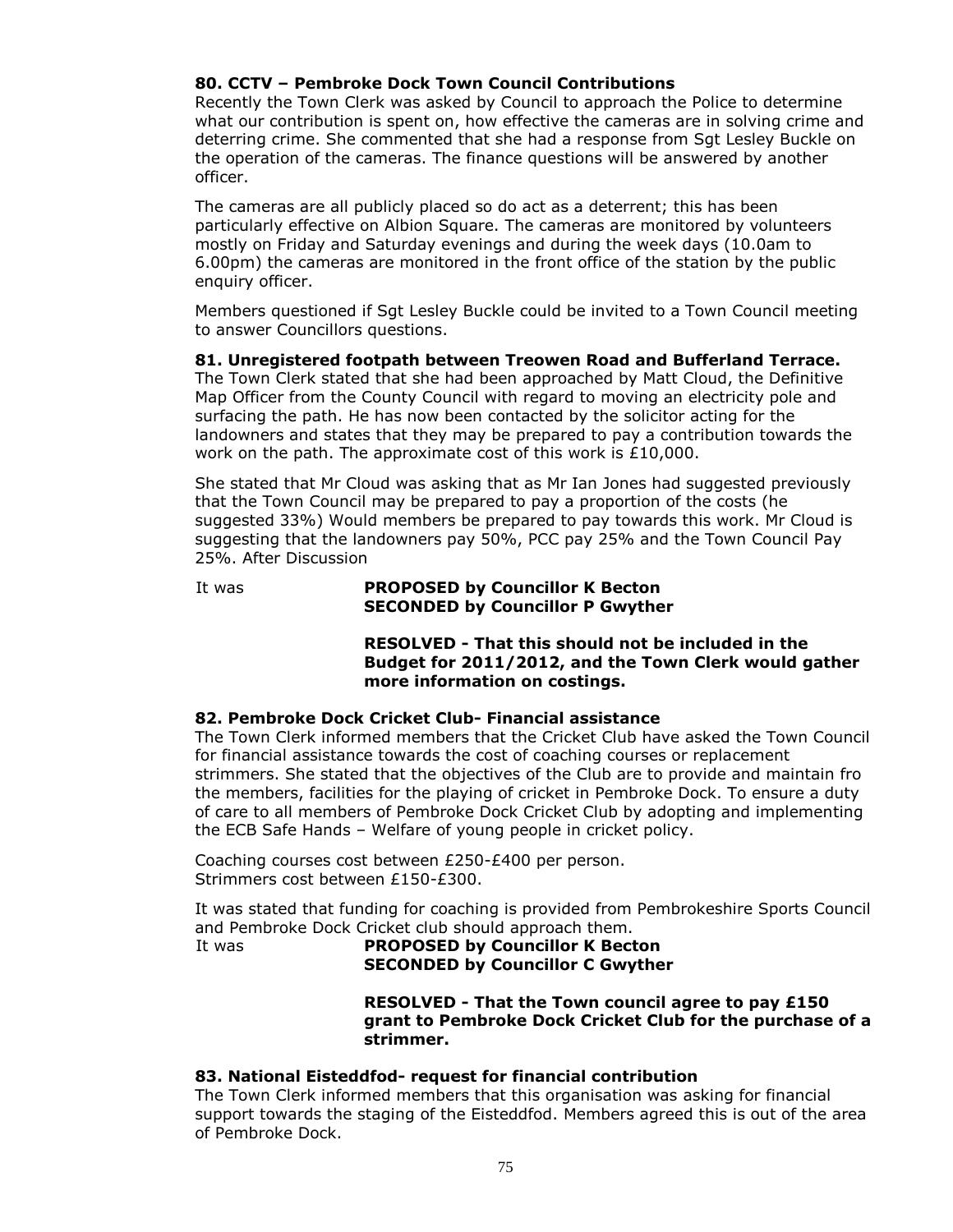## **84. Planning Applications**

10/0657/PADr Peter Morgan The Old Gas Showroom

The Old Gas Showroom London Road London Road Pembroke Dock Pembroke Dock SA72 6DT

SA72 6DT **Removal of Condition No 6 Of consent 09/0936/PA**

*Members agreed that members of the Town Council were not qualified to comment on the condition set out in the plans.*

### **85. Planning decisions**

**10/0423/PA-** Installation of solar panels – St Johns Community Hall, Church Street, Pembroke Dock, Pembrokeshire, SA72 6AR- **Granted**

**10/0349/PA –** Erection of 16 Social Rented Dwellings- Land off Stranrear Road, Pennar, Pembroke Dock **– Granted**

**10/0395/Pa-** Proposed Party Wall & Site Protection Works – 50 Dimond Street & 2 Laws Street, Pembroke Dock **– Granted**

**10/0244/PA-** Demolish existing stone and timber boundary and replace with a retaining wall. Level adjoining plot with existing plot material – Heath Gardens, Treowen Road, Pennar, Pembroke Dock, SA72 6PP**- Granted**

## **105. SUPPLEMENTARY REPORT OF THE TOWN CLERK**

#### **86. Licensing Act 2003: Consultation on Review of Licensing Policy.**

The Town Clerk stated that she had received a letter on  $27<sup>th</sup>$  September asking for any comments on the licensing policy as operated by Pembrokeshire County Council. The law requires that this licence is reviewed every three years and this policy was published in December 2007 so a review is now due.

She stated that the policy was to be found on the County Council website. She commented in the letter the closing date for any observations was the 8<sup>th</sup> October which has given this Council no time to make any comments. The Town Clerk stated that she had read in the Western Telegraph that the closing date for comments is the  $15<sup>th</sup>$  October. This has left little or no time to make any comments on the policy. Members did not make any comment.

### **87. Bobath Children's Therapy Centre Wales – Financial assistance.**

The Town Clerk informed members this year Bobath Children's Therapy centre Wales needs to raise over £800,000 to keep open and provide ongoing Bobath therapy to over 310 children in Wales who have cerebral palsy. The specialist service provided by Bobath would not be possible without financial support.

The Council's support would be appreciated by the Centre that is based in Cardiff. Members agreed due to the location of the Centre they would be unable to support the grant.

### **88. Countryside Council for Wales- Funding Newsletter**

The Town Clerk informed members that she had received an email which gives some news on funding bodies and grants available. She stated that she had put a copy on the table for members to read and stated that If anyone would like a copy to let her know.

#### **89 Christmas Party- for Councillors**

The Town Clerk stated that an email has been sent out to Members asking for suggested venues and the Christmas menu options. The only response received so far is from Councillor Carolyn Fortune who would like to go to the Kings Arms in Pembroke. Members agreed that the venue should be within the Pembroke Dock area, Councillor P Gwyther commented that the Golf Club could be a venue, it was agreed for members to gather Christmas menus and agree the venue at a later date.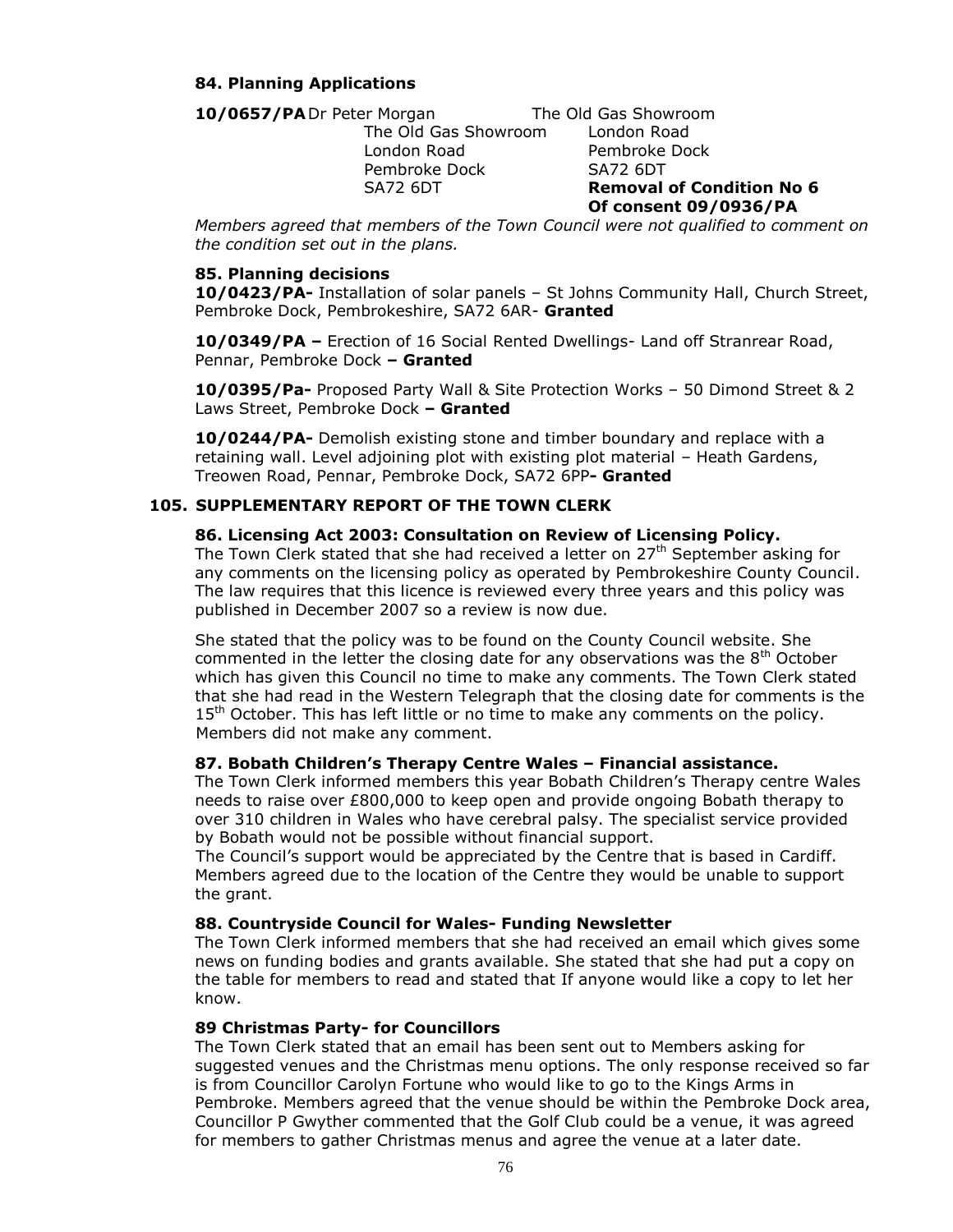**90. Planning**

Hayston Developments Pennar Hayston Bridge **Pembroke Dock** 

10/0643/PA Mr A Vaughan Davies Land at Stranrear Road Haverfordwest **Certificate of Lawful use for residential development (7 dwellings)**

#### It was **PROPOSED by Councillor D Humphries SECONDED by Councillor P Gwyther**

### **RESOLVED - That the Town council recommend this application is supported.**

## **91. Planning decisions**

**10/0472/PA-** Change of use from garage to office (In retrospect)- Prince of Wales, 1 Laws Street, Pembroke Dock, SA72 6DJ**- Granted**

## **92. Remembrance Day**

The Town Clerk informed members that Remembrance Day Services were due to be held on 11<sup>th</sup> November at Fresh Water East in the morning and Pembroke Dock Military Cemetery during the afternoon. There are also services due to be held on  $14<sup>th</sup>$ November 10.30am in Pembroke and 2.30 for the Pembroke Dock Service meeting at the Youth Centre.

## **106. FINANCIAL REPORT**

## **25. ACCOUNTS FOR PAYMENT**

The following accounts are submitted for approval of payment:-

| 56 | Swalec - Albion Square Memorial Lamp                    | £29.76   |
|----|---------------------------------------------------------|----------|
| 57 | SLCC Enterprises Working with your Council 2 day course | £188.00  |
| 58 | Days Inn - Accommodation for 2 day course               | £49.00   |
| 59 | WP Lewis Car Rental & Petrol                            | £119.35  |
| 60 | Lowless and Lowless Commercial Solicitors               | £1275.23 |
| 61 | Pembroke Dock Festival Group                            | £4000.00 |
| 62 | Postage                                                 | £7.68    |

NB: Account 58, 59 & 60 were paid out of meeting.

## **26. SALARIES AND WAGES**

| 18/09/2010-08/10/2010 | Salaries and Wages | $E$ 3691.26 |
|-----------------------|--------------------|-------------|
| 18/09/2010-08/10/2010 | Tax and NI         | £1000.71    |

## **27. ACCOUNT BALANCES**

| 08/10/2010 | <b>I HSBC Current Account</b> | $E$ 4752.15  |
|------------|-------------------------------|--------------|
| 08/10/2010 | <b>I HSBC Premium Account</b> | $E$ 62621.83 |

It was **PROPOSED by Councillor C Gwyther SECONDED by Councillor A McNaughton**

> **RESOLVED - That the Town Council approve payment of Accounts numbered 56-62 and Salaries and Wages payments.**